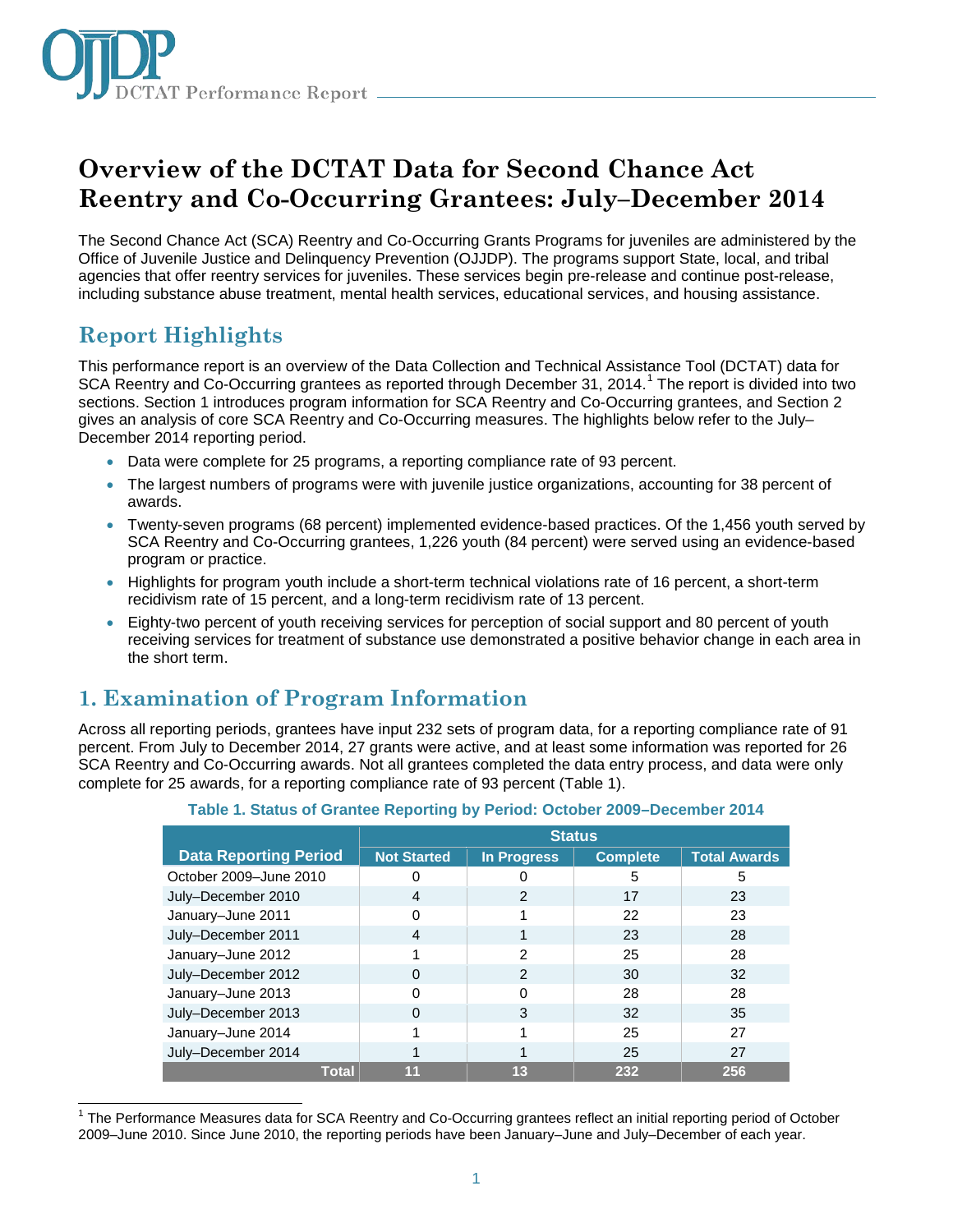Table 2 presents aggregate demographic data for January 2013 to December 2014 and the number of grantees serving each population. Targeted services include any approaches specifically designed to meet the needs of the intended population (e.g., gender-specific, culturally based, and developmentally appropriate services).

The target population information is only required to be reported once in the DCTAT. However, grantees may update their target population to best fit their program during the life of the award. Because of the nature of the reporting requirement, the target population number is steady throughout each reporting period. The slight variation in numbers between each reporting period is caused by the number of active or inactive Federal awards during the reporting period or additional services that grantees may have added to their programs.

|                                               | <b>Grantees Serving Group During Project Period</b> |                       |                         |                       |
|-----------------------------------------------|-----------------------------------------------------|-----------------------|-------------------------|-----------------------|
| <b>Population</b>                             | January-June<br>2013                                | July-December<br>2013 | January-June<br>2014    | July-December<br>2014 |
| <b>Race/Ethnicity</b>                         |                                                     |                       |                         |                       |
| American Indian/Alaska Native                 | 11                                                  | 13                    | 10                      | 11                    |
| Asian                                         | 12                                                  | 9                     | $\overline{7}$          | 11                    |
| <b>Black/African American</b>                 | 27                                                  | 26                    | 23                      | 29                    |
| Hispanic or Latino (of Any Race)              | 25                                                  | 24                    | 21                      | 25                    |
| Native Hawaiian and Other Pacific<br>Islander | 5                                                   | 8                     | $\overline{7}$          | $\overline{7}$        |
| <b>Other Race</b>                             | 9                                                   | 11                    | 9                       | 12                    |
| White/Caucasian                               | 19                                                  | 18                    | 15                      | 20                    |
| Caucasian/Non-Latino                          | 14                                                  | 14                    | 13                      | 16                    |
| Youth Population Not Served Directly          | 1                                                   | 3                     | $\overline{\mathbf{4}}$ | $\overline{c}$        |
| <b>Justice System Status</b>                  |                                                     |                       |                         |                       |
| At-Risk Population (No Prior Offense)         | $\sqrt{3}$                                          | 4                     | $\sqrt{3}$              | 3                     |
| <b>First-Time Offenders</b>                   | 16                                                  | 15                    | 13                      | 18                    |
| <b>Repeat Offenders</b>                       | 28                                                  | 27                    | 23                      | 28                    |
| Sex Offenders                                 | 14                                                  | 14                    | 11                      | 14                    |
| <b>Status Offenders</b>                       | 5                                                   | 6                     | 5                       | 8                     |
| Violent Offenders                             | 22                                                  | 21                    | 18                      | 20                    |
| Youth Population Not Served Directly          | $\overline{c}$                                      | 4                     | 5                       | 4                     |
| Gender                                        |                                                     |                       |                         |                       |
| Male                                          | 28                                                  | 28                    | 23                      | 29                    |
| Female                                        | 26                                                  | 25                    | 21                      | 26                    |
| Youth Population Not Served Directly          | 1                                                   | 3                     | $\overline{4}$          | 3                     |
| Age                                           |                                                     |                       |                         |                       |
| $0 - 10$                                      | $\mathbf 0$                                         | $\mathbf 0$           | $\mathbf 0$             | $\mathbf 0$           |
| $11 - 18$                                     | 29                                                  | 28                    | 23                      | 29                    |
| Over 18                                       | 13                                                  | 11                    | 10                      | $12 \overline{ }$     |
| Youth Population Not Served Directly          | $\mathbf{1}$                                        | 3                     | $\overline{4}$          | 3                     |
| <b>Geographic Area</b>                        |                                                     |                       |                         |                       |
| Rural                                         | 9                                                   | 8                     | 8                       | 12                    |
| Suburban                                      | 15                                                  | 14                    | 12                      | 15                    |
| Tribal                                        | $\mathsf 3$                                         | $\overline{4}$        | $\mathbf{3}$            | $\mathbf{3}$          |
| Urban                                         | 25                                                  | 23                    | 21                      | 26                    |
| Youth Population Not Served Directly          | 1                                                   | 3                     | 4                       | 3                     |
| <b>Other</b>                                  |                                                     |                       |                         |                       |
| <b>Mental Health</b>                          | 28                                                  | 28                    | 24                      | 31                    |
| Substance Abuse                               | 28                                                  | 28                    | 24                      | 30                    |
| Truant/Dropout                                | 21                                                  | 21                    | 18                      | 25                    |

#### **Table 2. Grantees Serving Target Populations: January 2013–December 2014**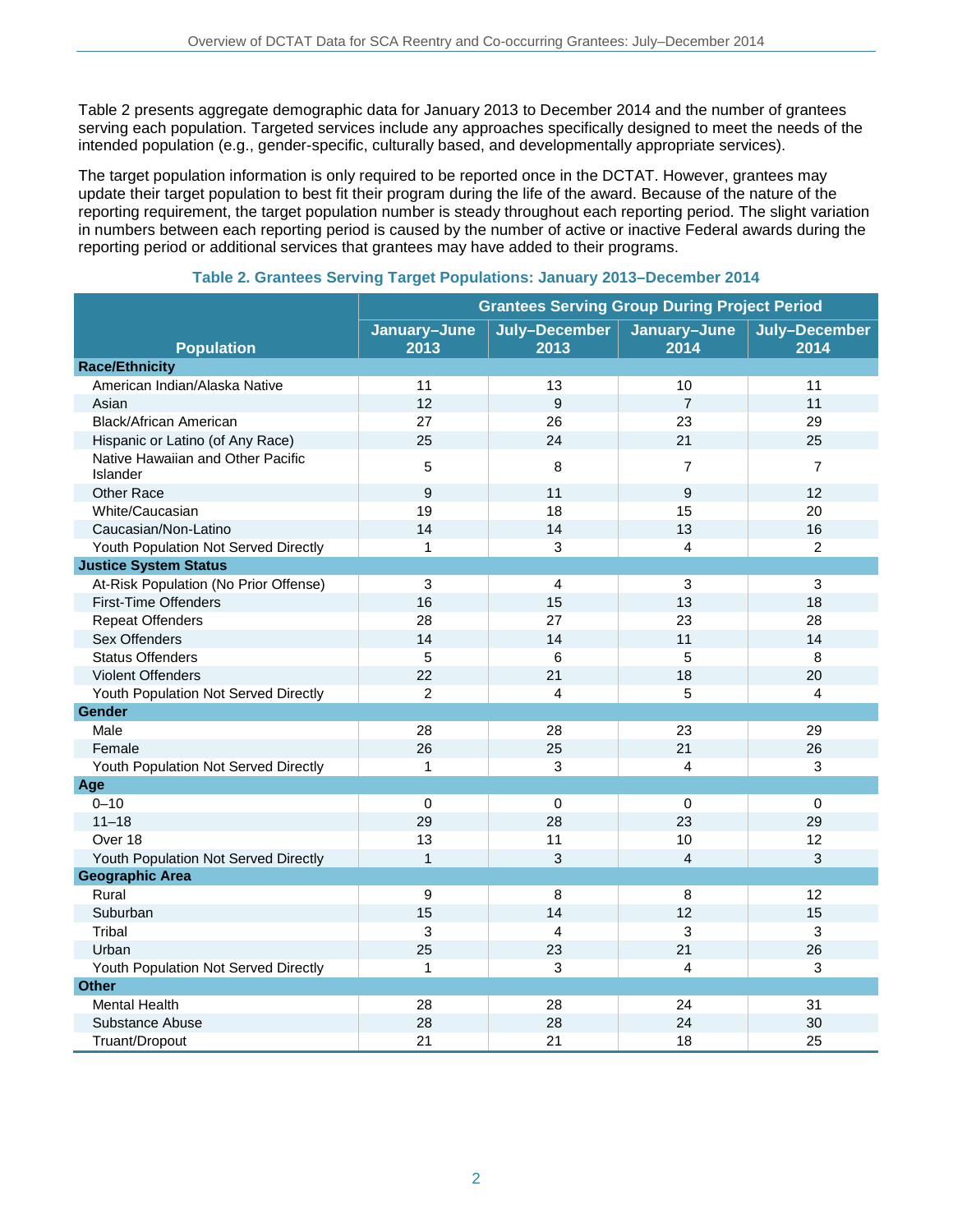### *1.1 Evidence-Based Programming and Funding Information*

During the July–December 2014 reporting period, approximately 72 percent (\$12,761,425) of Federal funds were being spent by active SCA grantees who had implemented evidence-based programs and practices (Figure 1). This percentage includes those with a data entry status of either "in progress" or "complete."



**Figure 1. Grant Funds for Evidence-Based Programs and Practices: July–December 2014**

Many SCA Reentry and Co-Occurring grantees and subgrantees are implementing evidence-based practices. During the July–December 2014 reporting period, 27 programs (68 percent) implemented such practices (Figure 2).





**Reporting Period**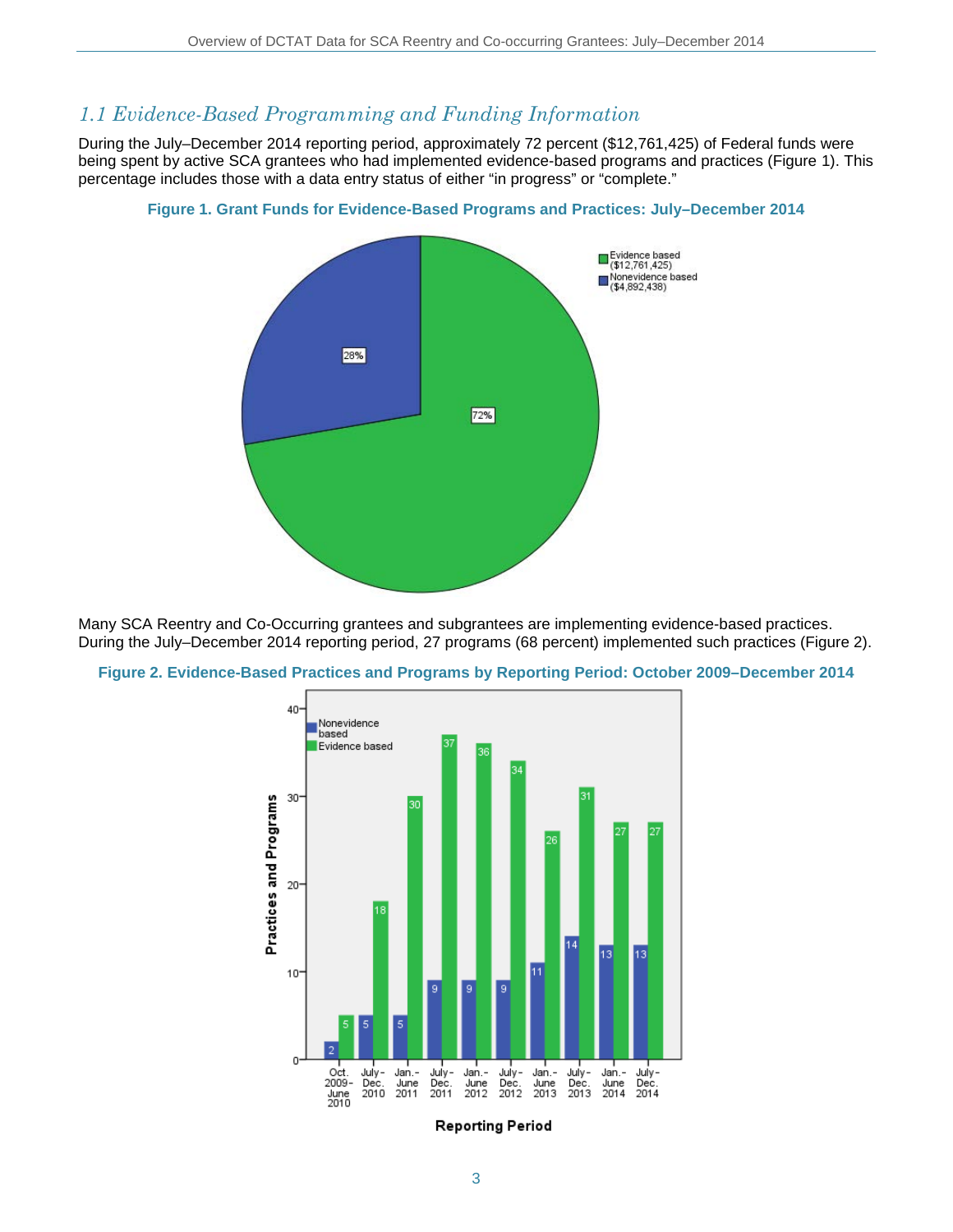In addition, the majority of SCA Reentry and Co-Occurring grantees reported offering a combination of pre- and post-release services.

# *1.2 Analysis of Baseline Recidivism Data*

The baseline measures were established by OJJDP so that each grantee can report on the level of activity before the start of the OJJDP SCA Reentry and Co-Occurring award. Grantees are only asked to answer these questions during their first reporting period, regardless of whether they have award activity to report.

Analysis of the baseline recidivism data revealed that 743 youth were enrolled at the beginning of the grant period (Table 3). Of those, 576 youth had been adjudicated on more than one occasion. This represents a baseline recidivism rate of 78 percent. Recidivism rates are expected to be significant in SCA programs, because most of the participants are involved in the justice system and have committed one or more offenses. However, this rate is based on baseline recidivism data reported by 15 grantees and subgrantees, with responses ranging from 1 youth to 213. Twenty-three organizations indicated that no program youth had been adjudicated on more than one occasion, and one grantee reported a much higher baseline number of youth who had been adjudicated on more than one occasion than did other organizations in the SCA program. As such, these numbers should be interpreted with caution.

#### **Table 3. Baseline Recidivism Measures for Program Youth: July–December 2014**

| <b>Performance Measure</b>                                                      | <b>Data</b>      |
|---------------------------------------------------------------------------------|------------------|
| Program youth who have been adjudicated on more than one occasion               | 576              |
| Program youth who qualify for the Reentry Program at the beginning of the grant | 3,015            |
| Enrollment at the beginning of the grant period                                 | 743              |
| Percentage of program youth who have been adjudicated on more than one occasion | 78%<br>(576/743) |

Analysis of grantee and subgrantee implementing organizations for this period revealed that the largest numbers of programs were with juvenile justice organizations, accounting for 38 percent of awards, and nonprofit communitybased organizations represented 26 percent (Figure 3).



#### **Figure 3. Implementing Organizations (Percentage by Type): July–December 2014**

In examining SCA Reentry and Co-Occurring grant amounts by State, California received the most funds, followed by Oklahoma. A more comprehensive comparison of Federal award amounts is shown in Table 4.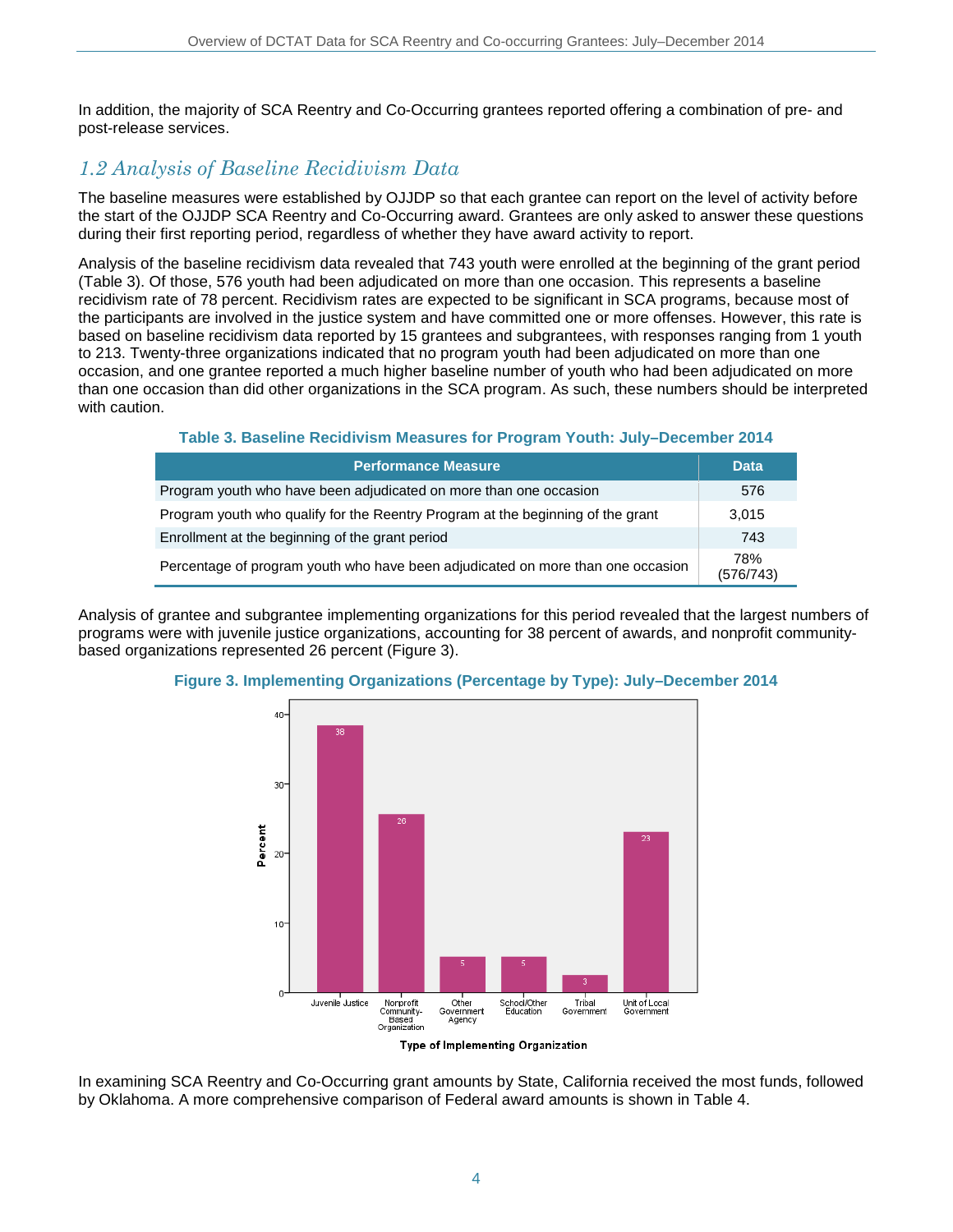| <b>Grantee State</b> | <b>Federal Award Amount</b><br>(Dollars) |
|----------------------|------------------------------------------|
| AZ                   | 750,000                                  |
| CA                   | 5,783,840                                |
| CO                   | 599,498                                  |
| DE                   | 448,566                                  |
| FL.                  | 750,000                                  |
| IL                   | 1,323,185                                |
| MA                   | 582,268                                  |
| <b>MO</b>            | 358,477                                  |
| <b>NE</b>            | 550,585                                  |
| <b>NJ</b>            | 123,753                                  |
| <b>NY</b>            | 741,949                                  |
| OH                   | 1,319,119                                |
| OK                   | 1,623,428                                |
| <b>SD</b>            | 749,559                                  |
| <b>TX</b>            | 262,136                                  |
| VA                   | 337,500                                  |
| WA                   | 1,350,000                                |

#### **Table 4. Federal Award Amount by State (Dollars): July–December 2014**

### **2. Analysis of Core Measures**

The next section presents an aggregate of performance measures data (Table 5). Of the 1,456 youth served by SCA Reentry and Co-Occurring grantees, 1,226 youth (84 percent) were served using an evidence-based program or practice. In addition, 402 eligible youth (71 percent) exited programs after completing program requirements. Each grantee defines the requirements needed for a youth to complete each program. Sometimes a program cannot be completed in the 6 months represented by the reporting period. For example, in one program, youth have to complete 9 months of mentoring to be considered successful. If a youth exits such a program for any reason before 9 months of mentoring is complete, he or she is considered unsuccessful. The lack of a shorter-term definition for program completion therefore decreases the overall program completion rate.

| Table 5. Performance Measures for Program Youth Served and Exiting Programs: July–December 2014 |
|-------------------------------------------------------------------------------------------------|
|-------------------------------------------------------------------------------------------------|

| <b>Performance Measure</b>                                                | <b>Youth</b> | <b>Percent</b> |
|---------------------------------------------------------------------------|--------------|----------------|
| Youth served                                                              | 1.456        | N/A            |
| Youth served using an evidence-based program or practice                  | 1.226        | 84             |
| <b>Performance Measure</b>                                                | Youth        | <b>Percent</b> |
| Youth who exited the program (either successfully or<br>unsuccessfully)   | 570          | N/A            |
| Youth who exited the program having completed all program<br>requirements | 402          | 71             |

Overall program completion rates for youth have remained relatively stable since July–December 2011, with a significant increase in the overall rate for July–December 2014 (Figure 4). Please note that the rate remained the same for January–June 2012 and July–December 2012 (51 percent).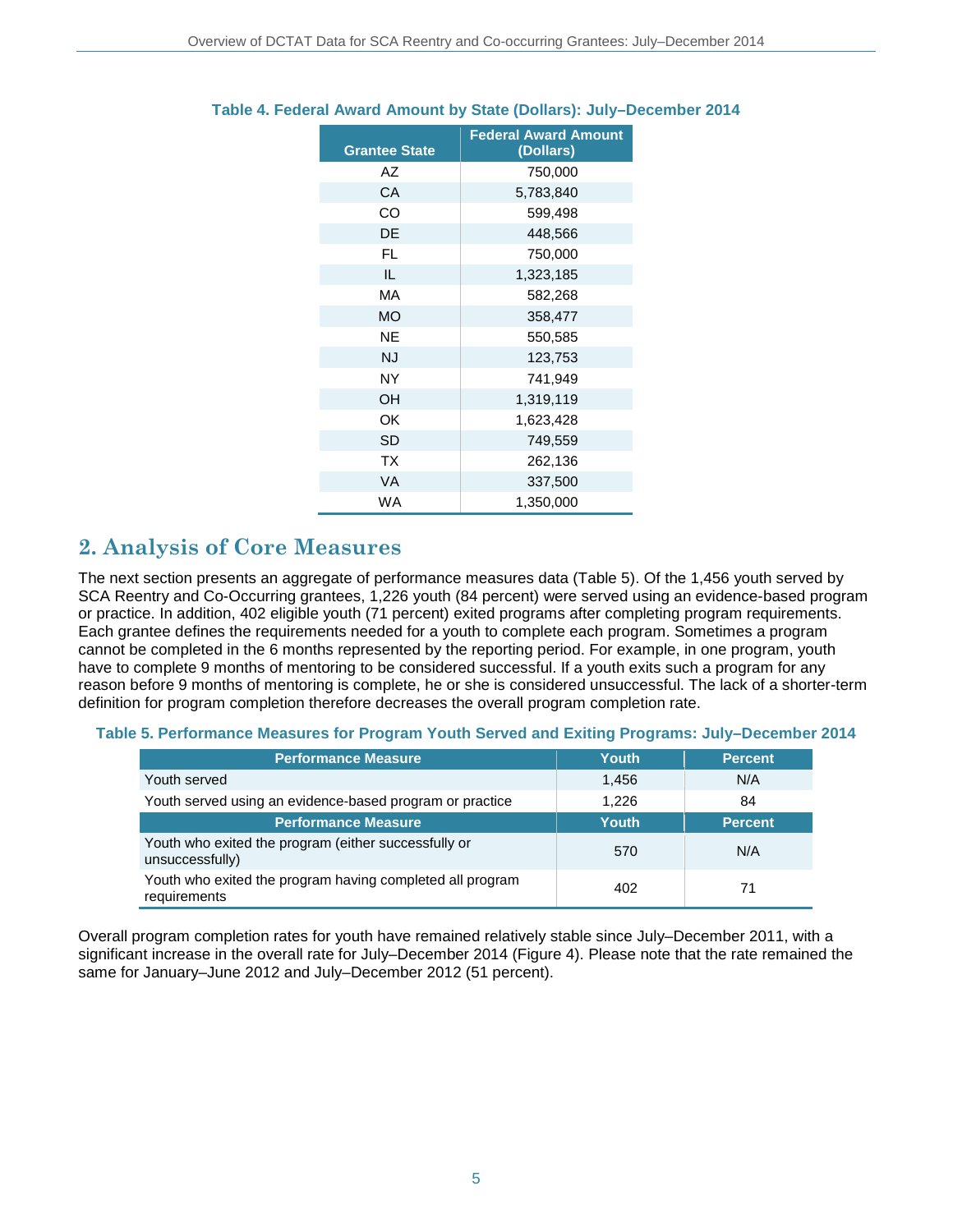

**Figure 4. Program Completion Rates: October 2009–December 2014**

The success of the SCA Reentry and Co-Occurring Grants Program is largely dependent on the reoffending rates of the program youth. Technical violations and actual new adjudications are measured separately to allow for a better understanding of the population being served by the grant. As shown in Table 6, 1,041 youth were tracked for technical violations. Of those, 90 were committed to a juvenile residential facility, and 80 received some other sentence.

Long-term measurement of technical violations tracked 452 youth who exited the program 6 to 12 months before the end of the reporting period (Table 6). Of those, 20 were committed to a juvenile residential facility, 1 was sentenced to adult prison, and 9 received some other sentence.

| <b>Performance Measure</b>                                                                                    | Youth     | <b>Percent</b> |
|---------------------------------------------------------------------------------------------------------------|-----------|----------------|
| Youth tracked for technical violations (short-term outcome)                                                   | 1,041     | N/A            |
| Youth committed to a juvenile residential facility                                                            | 90        | 9              |
| Youth sentenced to adult prison                                                                               | 0         | 0              |
| Youth who received some other sentence                                                                        | 80        | 8              |
| Youth under some form of punishment<br>Total                                                                  | 170/1,041 | 16             |
| <b>Performance Measure</b>                                                                                    | Youth     | <b>Percent</b> |
| Youth who exited the program 6-12 months ago and were<br>tracked for technical violations (long-term outcome) | 452       | N/A            |
| Youth who exited the program 6–12 months ago and were<br>committed to a juvenile residential facility         | 20        | 4              |
| Youth who exited the program 6–12 months ago and were<br>sentenced to adult prison                            |           | $<$ 1          |
| Youth who exited the program 6–12 months ago and received<br>some other sentence                              | 9         | $\mathcal{P}$  |
| Youth under some form of punishment<br>Total                                                                  | 30/452    |                |

#### **Table 6. Technical Violation Measures for Program Youth Tracked: July–December 2014**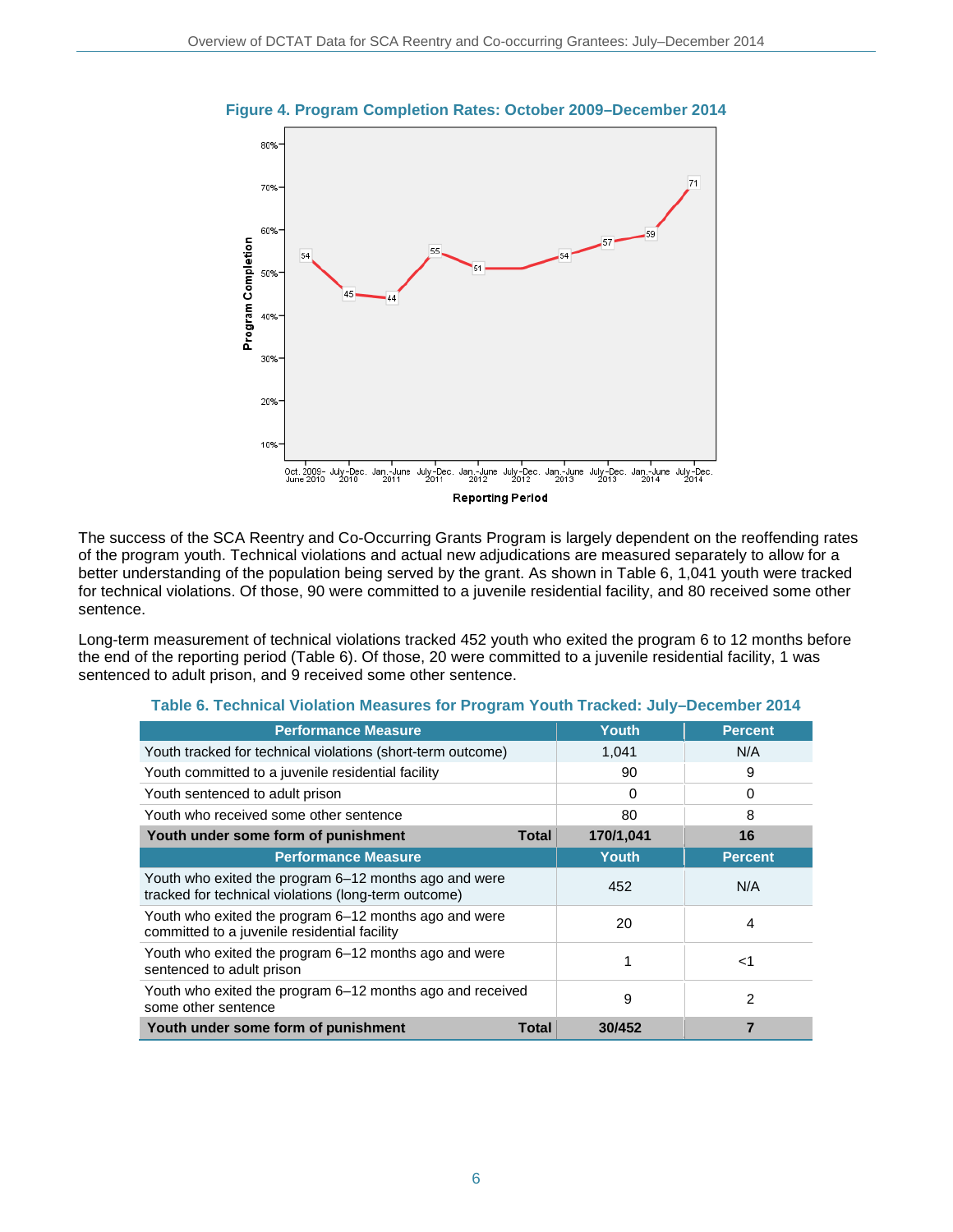As shown in Table 7, of the 1,570 program youth who were tracked for adjudications, 78 (5 percent) were committed to a juvenile residential facility. Moreover, 35 were sentenced to adult prison, and 121 were given some other sentence.

Long-term recidivism data tracked 615 youth who had exited the program 6 to 12 months ago for new adjudications during the reporting period (Table 7). Of those, 42 (7 percent) were recommitted to a juvenile residential facility, 5 were sentenced to adult prison, and 32 were given some other sentence.

| $-00001110012017$                                                                                          |              |                |  |  |
|------------------------------------------------------------------------------------------------------------|--------------|----------------|--|--|
| <b>Performance Measure</b>                                                                                 | <b>Youth</b> | <b>Percent</b> |  |  |
| Youth tracked for adjudications (short-term outcome)                                                       | 1,570        | N/A            |  |  |
| Youth committed to a juvenile residential facility                                                         | 78           | 5              |  |  |
| Youth sentenced to adult prison                                                                            | 35           | 2              |  |  |
| Youth given some other sentence                                                                            | 121          | 8              |  |  |
| Youth under some form of punishment<br><b>Total</b>                                                        | 234/1,570    | 15             |  |  |
| <b>Performance Measure</b>                                                                                 | Youth        | <b>Percent</b> |  |  |
| Youth who exited the program 6–12 months ago and were<br>tracked for new adjudications (long-term outcome) | 615          | N/A            |  |  |
| Youth who exited the program 6–12 months ago and were<br>recommitted to a juvenile residential facility    | 42           | 7              |  |  |
| Youth who exited the program 6–12 months ago and were<br>sentenced to adult prison                         | 5            |                |  |  |
| Youth who exited the program 6–12 months ago and were given<br>some other sentence                         | 32           | 5              |  |  |
| Youth under some form of punishment<br>Total                                                               | 79/615       | 13             |  |  |

#### **Table 7. Recidivism Measures for Program Youth Tracked: July–December 2014**

A more comprehensive comparison of short-term recidivism rates by reporting period is shown in Figure 5. Overall, rates have remained fairly consistent since the first two reporting periods, as the SCA Reentry and Co-Occurring Grants Programs continue to expand.



#### **Figure 5. Short-Term Recidivism Rates among Program Youth by Reporting Period: October 2009–December 2014**

Likewise, Figure 6 shows a comparison of the long-term recidivism rates by reporting period. Please note that data were not available for the initial reporting period. As with short-term recidivism, long-term analysis of this measure revealed relatively stable rates over time.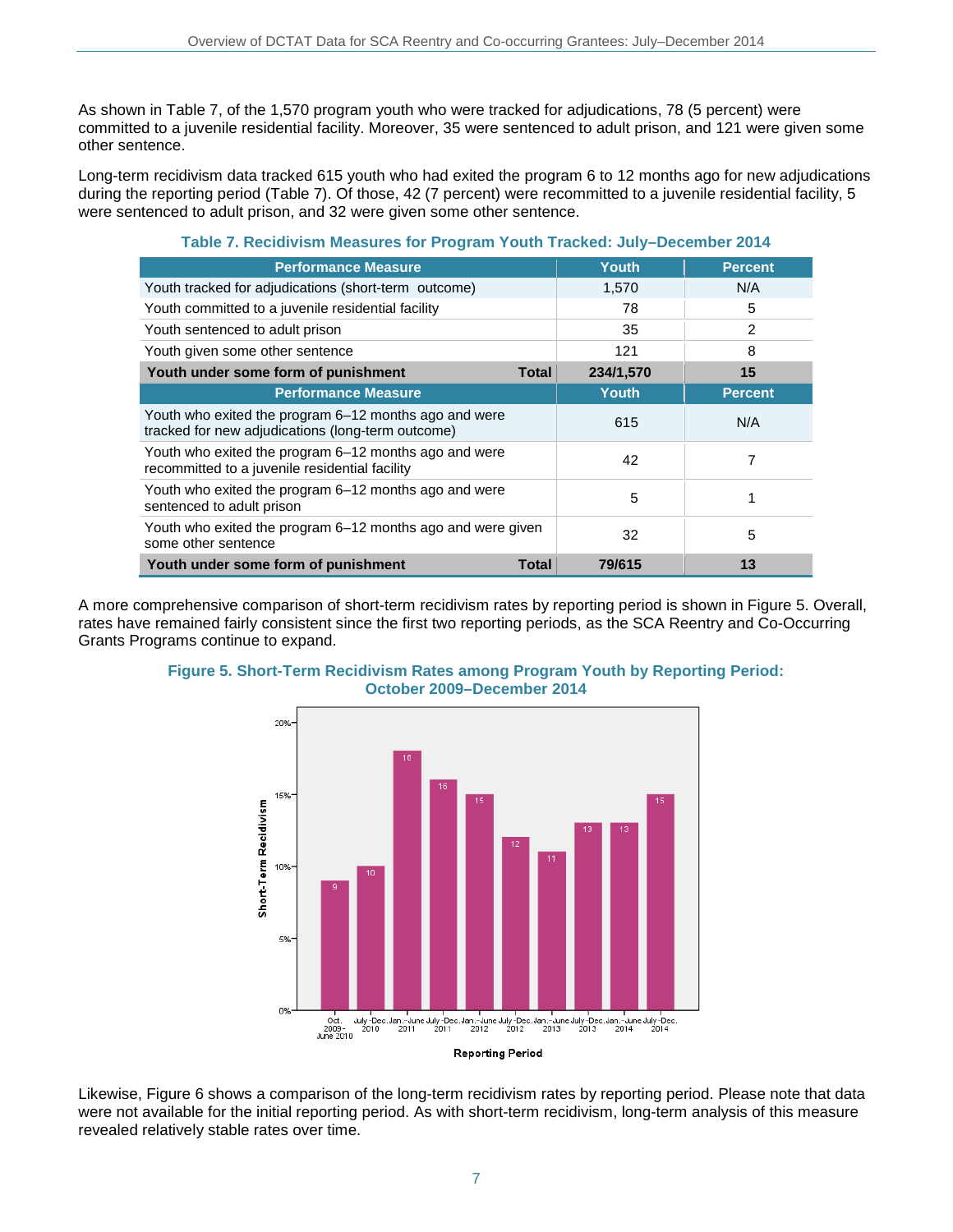

**Figure 6. Long-Term Recidivism Rates among Program Youth by Reporting Period: July 2010–December 2014**

Grantees provided youth with substance use counseling and mental health and housing services (Figure 7). Of the 652 youth identified as needing substance use counseling, 530 youth (81 percent) actually received this service. In addition, 628 eligible youth (90 percent) received mental health services, and 110 youth (79 percent) successfully found housing. There is clearly a continued need for all these services—more than can currently be funded through these grants.





Table 8 presents program data on youth whose selected target behaviors improved in the short term. Participating youth showed the most improvement in perception of social support (82 percent) and substance use (80 percent).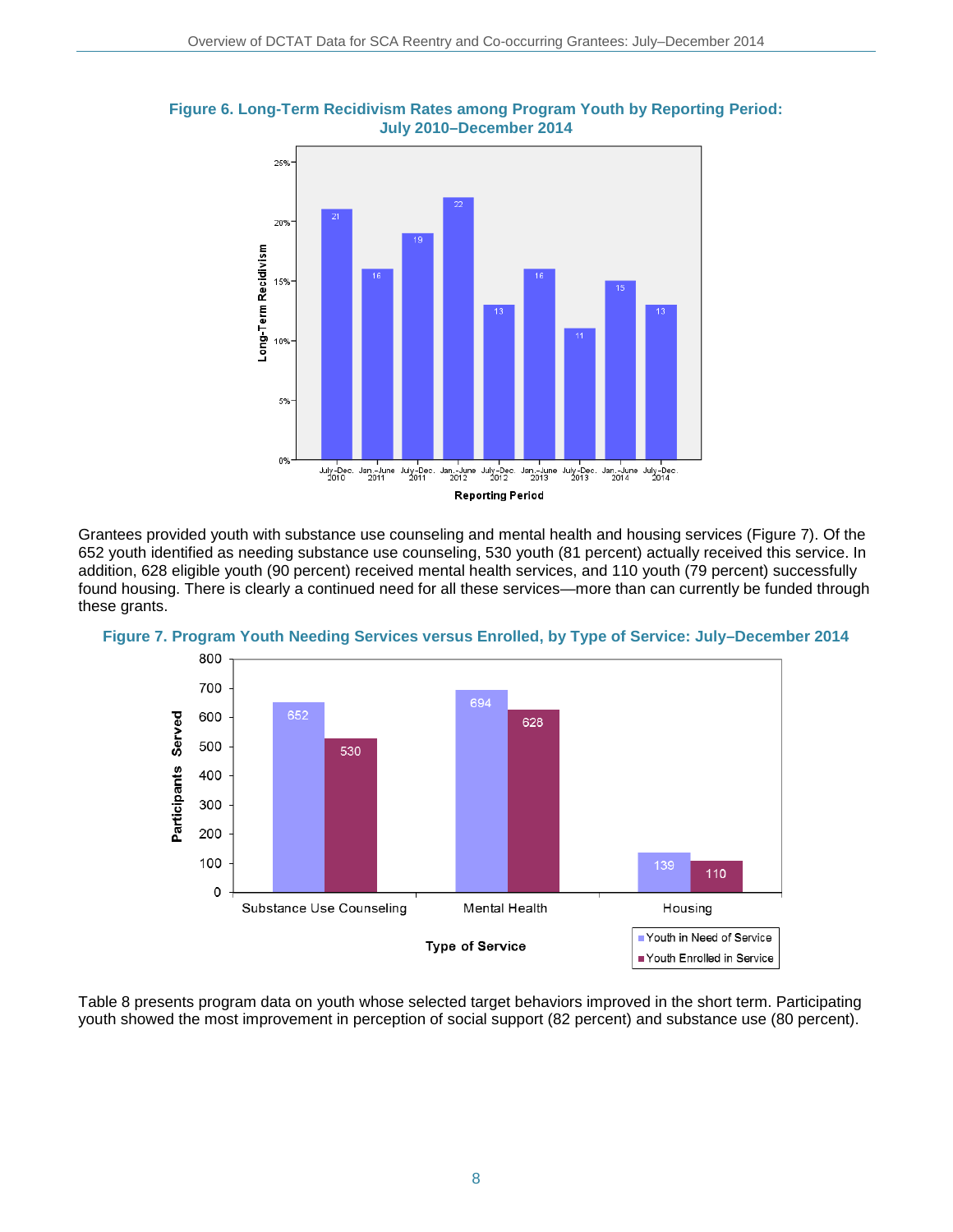| <b>Target Behavior</b>                                    | <b>Youth Served</b> | <b>Youth with Intended</b><br><b>Behavior Change</b> | <b>Percentage of Youth</b><br>with Intended Behavior<br><b>Change</b> |
|-----------------------------------------------------------|---------------------|------------------------------------------------------|-----------------------------------------------------------------------|
| Antisocial Behavior                                       | 465                 | 286                                                  | 62                                                                    |
| <b>Family Relationships</b>                               | 396                 | 251                                                  | 63                                                                    |
| Social Competence                                         | 254                 | 114                                                  | 45                                                                    |
| Gang Resistance/Involvement                               | 41                  | 30                                                   | 73                                                                    |
| Substance Use                                             | 176                 | 140                                                  | 80                                                                    |
| School Attendance                                         | 430                 | 336                                                  | 78                                                                    |
| <b>General Education Development</b><br>(GED) Test Passed | 11                  | 5                                                    | 45                                                                    |
| Grade Point Average (GPA)                                 | 48                  | 27                                                   | 56                                                                    |
| Perception of Social Support                              | 99                  | 81                                                   | 82                                                                    |
| <b>Total</b>                                              | 1,920               | 1,270                                                | 66%                                                                   |

#### **Table 8. Change in Short-Term Target Behaviors among Program Youth: July–December 2014**

Table 9 lists long-term percentages for the specified target behavior for July–December 2014. Long-term outcomes are measured 6–12 months after a youth leaves or completes the program. Overall, 74 percent of program youth had a positive change in behavior 6–12 months after the program.

| Table 9. Change in Long-Term Target Behaviors among Program Youth: July-December 2014 |  |  |
|---------------------------------------------------------------------------------------|--|--|

| <b>Target Behavior</b>                                    | <b>Youth Served</b> | <b>Youth with Intended</b><br><b>Behavior Change</b> | <b>Percentage of Youth</b><br>with Intended Behavior<br><b>Change</b> |
|-----------------------------------------------------------|---------------------|------------------------------------------------------|-----------------------------------------------------------------------|
| Antisocial Behavior                                       | 77                  | 51                                                   | 66                                                                    |
| <b>Family Relationships</b>                               | 25                  | 12                                                   | 48                                                                    |
| Social Competence                                         | 12                  | 7                                                    | 58                                                                    |
| Gang Resistance/Involvement                               | 0                   | 0                                                    | $\Omega$                                                              |
| Substance Use                                             | 74                  | 41                                                   | 55                                                                    |
| School Attendance                                         | 162                 | 126                                                  | 78                                                                    |
| <b>General Education Development</b><br>(GED) Test Passed | 20                  | 14                                                   | 70                                                                    |
| Grade Point Average (GPA)                                 | 78                  | 78                                                   | 100                                                                   |
| Perception of Social Support                              | $\overline{2}$      | 2                                                    | 100                                                                   |
| <b>Total</b>                                              | 450                 | 331                                                  | <b>74%</b>                                                            |

Figures 8 and 9 report the percentage of youth who exhibited an overall desired change in behavior from October 2009 to December 2014. Please note that long-term data were not available for the first two reporting periods.